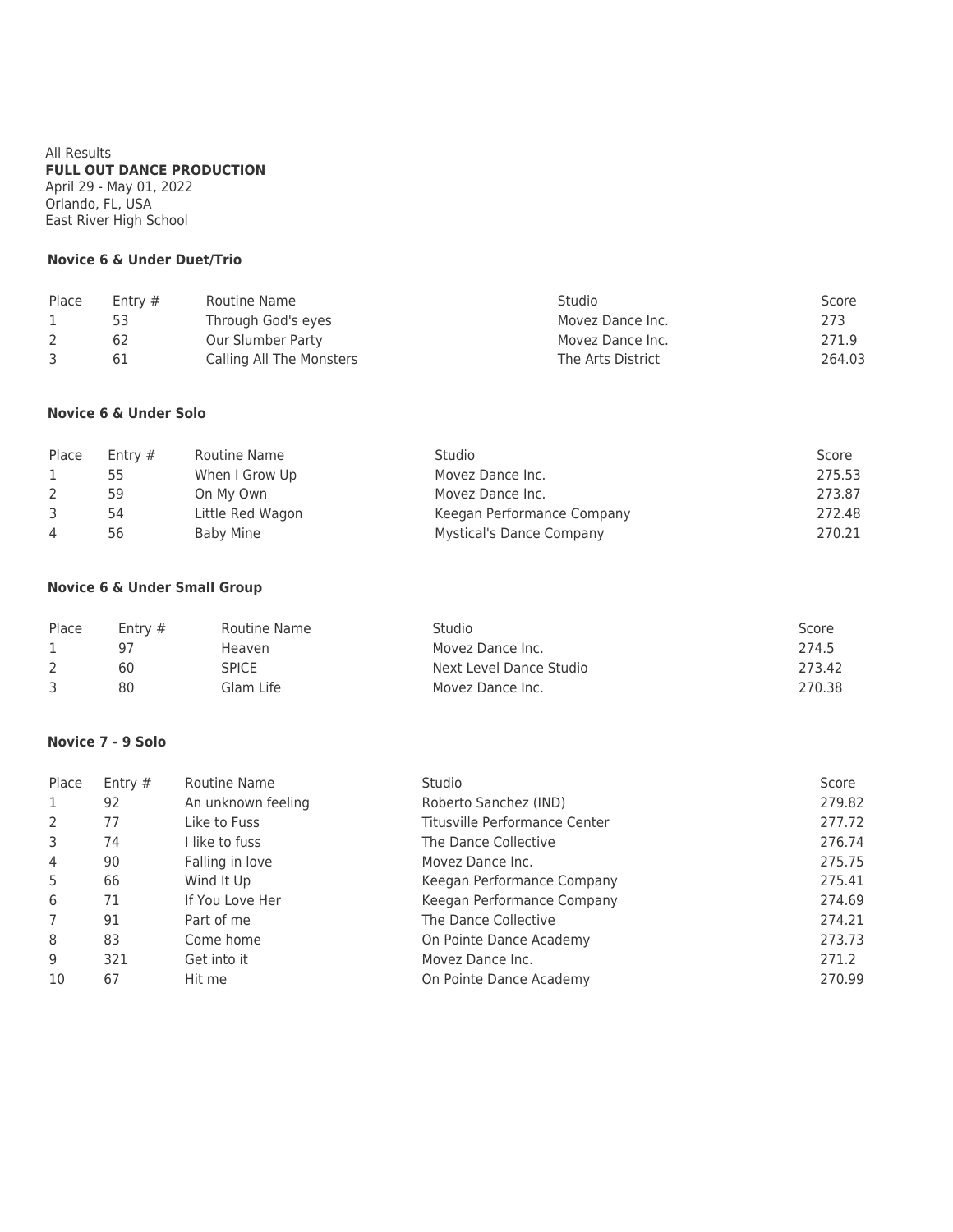# **Novice 7 - 9 Small Group**

| Place | Entry $#$ | Routine Name             | Studio                          | Score  |
|-------|-----------|--------------------------|---------------------------------|--------|
| 1     | 81        | Calling All the Monsters | Heather's Dance Studio          | 277.93 |
| 2     | 93        | Be Fearless              | Heather's Dance Studio          | 276.72 |
| 3     | 94        | Lost without you         | On Pointe Dance Academy         | 276.71 |
| 4     | 82        | The Candy Shop           | Keegan Performance Company      | 275.15 |
| 5     | 88        | <b>Fantastic Four</b>    | Movez Dance Inc.                | 274.86 |
| 6     | 73        | A Little Party           | Keegan Performance Company      | 273.03 |
| 7     | 79        | Sleepover Party          | <b>Mystical's Dance Company</b> | 271.75 |
| 8     | 87        | <b>ICE CREAM MIX</b>     | <b>Mystical's Dance Company</b> | 265.24 |
| 9     | 86        | Money                    | Edgez Dance                     | 264.03 |

# **Novice 7 - 9 Large Group**

| Place          | Entry $#$ | Routine Name | <b>Studio</b>                   | Score  |
|----------------|-----------|--------------|---------------------------------|--------|
|                | 95        | Let's be bad | The Dance Collective            | 278.76 |
|                | 98        | Umbrella     | <b>Mystical's Dance Company</b> | 275.43 |
|                | 96        | Be Our Guest | Keegan Performance Company      | 275.3  |
| $\overline{4}$ | 89        | Tea Party    | Keegan Performance Company      | 272.82 |
|                | 78        | No Music     | Movez Dance Inc.                | 271.63 |

# **Novice 10 - 12 Duet/Trio**

| Place | Entry $#$ | Routine Name            | Studio                     | Score  |
|-------|-----------|-------------------------|----------------------------|--------|
| 1     | 212       | Size                    | Keegan Performance Company | 281.26 |
| 2     | 210       | Dangerous               | On Pointe Dance Academy    | 279.19 |
| 3     | 213       | Welcome to the Madhouse | On Pointe Dance Academy    | 278.95 |
| 4     | 208       | Everybody Hurts         | Next Level Dance Studio    | 278.9  |
| 5     | 228       | Dancing Queen           | The Arts District          | 277.09 |
| 6     | 209       | You Can't Stop The Beat | X-Factor Dance Studio      | 275.65 |
| 7     | 229       | Lay by me               | The Dance Collective       | 275.39 |
| 8     | 207       | <b>Growing Pains</b>    | The Arts District          | 273.27 |
| 9     | 211       | Me and My Shadow        | X-Factor Dance Studio      | 271.87 |
| 10    | 203       | Survivor                | X-Factor Dance Studio      | 270.17 |

# **Novice 10 - 12 Small Group**

| Place | Entry $#$ | Routine Name            | Studio                     | Score  |
|-------|-----------|-------------------------|----------------------------|--------|
|       | 218       | Miss Jackson            | Next Level Dance Studio    | 282.97 |
| 2     | 221       | Spell Block Tango       | Keegan Performance Company | 278.9  |
| 3     | 223       | Have Mercy              | Movez Dance Inc.           | 278.52 |
| 4     | 220       | <b>Bob Square Pants</b> | Edgez Dance                | 277.77 |
| 5     | 217       | No Other Man            | Movez Dance Inc.           | 276.8  |
| 6     | 219       | Tea Party               | The Arts District          | 273.53 |
|       | 216       | Let it Be               | Carmia Wynn                | 269.56 |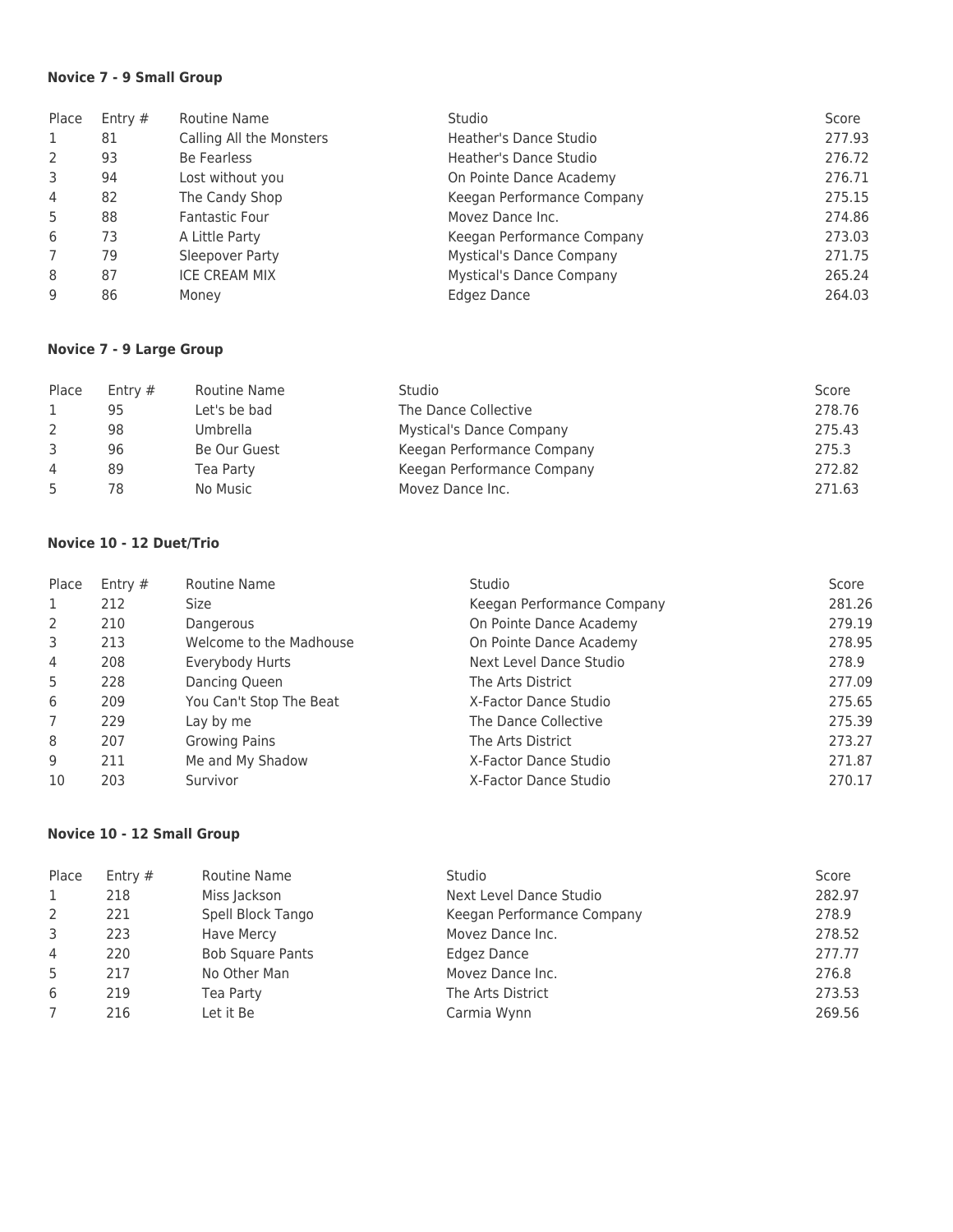# **Novice 10 - 12 Large Group**

| Place        | Entry #                       | Routine Name           | Studio                          | Score  |
|--------------|-------------------------------|------------------------|---------------------------------|--------|
| 1            | 222                           | The Bully              | On Pointe Dance Academy         | 287.98 |
| 2            | 225                           | Guess Who's Coming     | Movez Dance Inc.                | 286.1  |
| 3            | 226                           | You're Invited         | Next Level Dance Studio         | 285    |
| 4            | 224                           | It's a Hard-Knock Life | <b>Mystical's Dance Company</b> | 278.06 |
|              | Novice 13 - 15 Small Group    |                        |                                 |        |
| Place        | Entry #                       | <b>Routine Name</b>    | Studio                          | Score  |
| 1            | 227                           | Just the same          | The Dance Collective            | 276.43 |
|              | Novice 13 - 15 Large Group    |                        |                                 |        |
| Place        | Entry #                       | Routine Name           | Studio                          | Score  |
| 1            | 206                           | People Help The People | <b>Mystical's Dance Company</b> | 286.72 |
| 2            | 214                           | Snakeology             | <b>Mystical's Dance Company</b> | 284.42 |
|              | Novice 16 - 19 Small Group    |                        |                                 |        |
| Place        | Entry #                       | Routine Name           | Studio                          | Score  |
| $\mathbf{1}$ | 197                           | People's Faces         | On Pointe Dance Academy         | 285.74 |
|              | <b>Novice 7 - 9 Duet/Trio</b> |                        |                                 |        |
| Place        | Entry #                       | <b>Routine Name</b>    | Studio                          | Score  |
| 1            | 58                            | Shake It Up            | <b>Heather's Dance Studio</b>   | 276.62 |
| 2            | 72                            | Fly                    | The Dance Collective            | 275.51 |
| 3            | 63                            | Wind Beneath My Wing   | Keegan Performance Company      | 273.63 |
| 4            | 64                            | Wishin & Hoping        | Keegan Performance Company      | 271.42 |
| 5            | 57                            | <b>Duck Tales</b>      | Keegan Performance Company      | 266.15 |
|              | Novice 10 - 12 Solo           |                        |                                 |        |
| Place        | Entry #                       | <b>Routine Name</b>    | Studio                          | Score  |
| 1            | 120                           | Tigthrope              | On Pointe Dance Academy         | 282.06 |
| 2            | 127                           | Ease on down the road  | The Dance Collective            | 281.91 |
| 3            | 110                           | I can't breath         | On Pointe Dance Academy         | 281.53 |
| 4            | 116                           | Wepa                   | Next Level Dance Studio         | 280.98 |
| 5            | 105                           | Brown Skin Girl        | Next Level Dance Studio         | 280.32 |
| 6            | 112                           | Shallow                | <b>Mystical's Dance Company</b> | 279.67 |
| 7            | 113                           | Whatever Lola Wants    | Keegan Performance Company      | 279.58 |
| 8            | 117                           | Rich Girl              | Next Level Dance Studio         | 279.14 |

9 121 Me against the music COM Con Pointe Dance Academy 279.05 103 Between These Hands Keegan Performance Company 278.81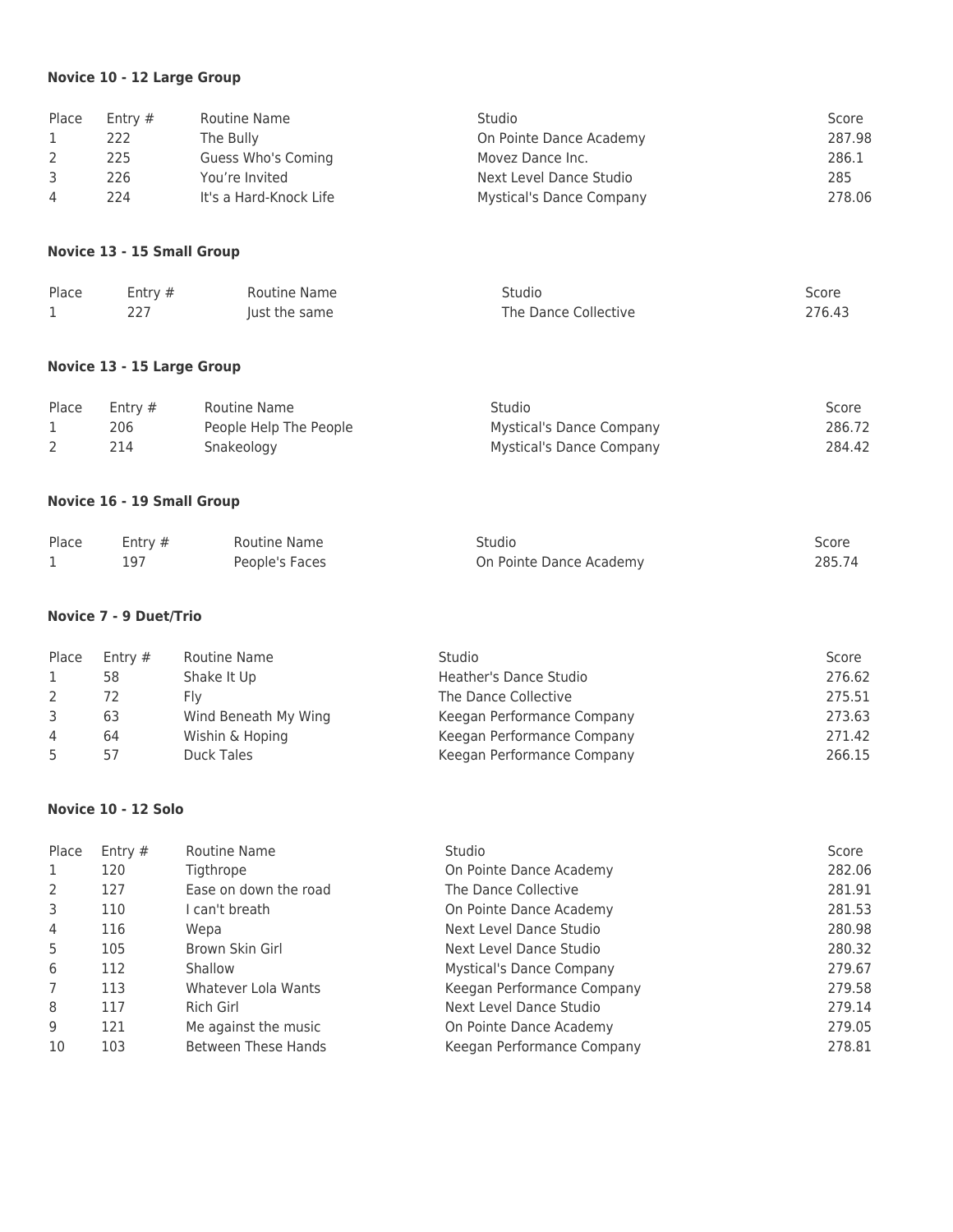## **Novice 13 - 15 Solo**

| Place          | Entry $#$ | Routine Name       | <b>Studio</b>              | Score  |
|----------------|-----------|--------------------|----------------------------|--------|
|                | 205       | Someone you loved  | On Pointe Dance Academy    | 286.62 |
| 2              | 202       | Move               | On Pointe Dance Academy    | 279.59 |
| 3              | 204       | Even When It Hurts | Next Level Dance Studio    | 275.67 |
| $\overline{4}$ | 201       | Write a Song       | Edge Dance Studios         | 275.32 |
| .5             | 200       | Violets for Rose's | Keegan Performance Company | 273.5  |
| 6              | 199       | Head Above Water   | X-Factor Dance Studio      | 270    |

#### **Novice 16 - 19 Solo**

| Place          | Entry $#$ | Routine Name        | Studio                          | Score  |
|----------------|-----------|---------------------|---------------------------------|--------|
|                |           | Fallin              | On Pointe Dance Academy         | 281.65 |
| $\mathcal{P}$  |           | Deliverance         | American Arts & Athletics       | 279.46 |
| 3              |           | Body Love           | On Pointe Dance Academy         | 277.86 |
| $\overline{4}$ |           | Flv                 | <b>Mystical's Dance Company</b> | 275.87 |
|                |           | Women               | On Pointe Dance Academy         | 275.5  |
| 6              | 4         | The Little Things   | <b>Mystical's Dance Company</b> | 275.11 |
|                | 51        | Rhythm Of The Night | <b>Mystical's Dance Company</b> | 273.07 |
| 8              |           | Robin Hood          | Edgez Dance                     | 270.6  |

#### **Novice 20 & Over Solo**

| Place | Entry $#$ | Routine Name         | Studio                | Score  |
|-------|-----------|----------------------|-----------------------|--------|
|       | 193       | It's giving pop star | Roberto Sanchez (IND) | 282.11 |

### **Intermediate 7 - 9 Duet/Trio**

| Place | Entry $#$ | Routine Name      | Studio               | Score  |
|-------|-----------|-------------------|----------------------|--------|
|       | 230       | Me too            | The Dance Collective | 286.22 |
|       | 231       | Two Peas in a pod | The Dance Collective | 285.09 |
|       | 232       | Beyond the sea    | The Dance Collective | 278.4  |

#### **Intermediate 7 - 9 Small Group**

| Place | Entry $#$ | Routine Name            | Studio               | Score  |
|-------|-----------|-------------------------|----------------------|--------|
|       |           | Boogie Woogie Bugle Boy | The Dance Collective | 283.77 |

# **Intermediate 7 - 9 Large Group**

| Place | Entry $#$ | Routine Name   | Studio               | Score  |
|-------|-----------|----------------|----------------------|--------|
|       | 256       | Turn to stone  | The Dance Collective | 284.67 |
|       | 240       | Viva Las Vegas | The Dance Collective | 281.93 |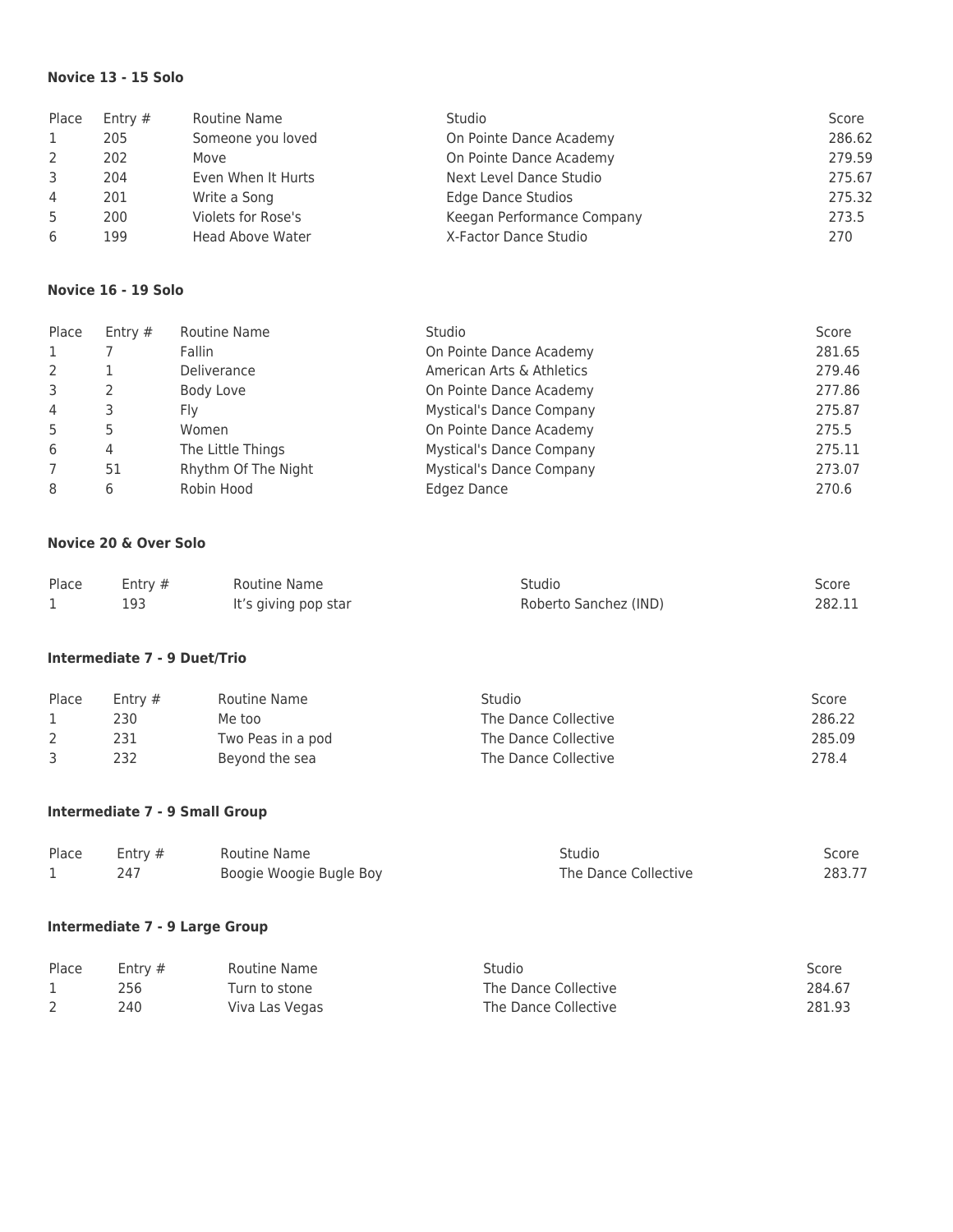### **Intermediate 10 - 12 Duet/Trio**

|   | Place $_{\rm Entry}$ # | Routine Name                                | Studio                     | Score  |
|---|------------------------|---------------------------------------------|----------------------------|--------|
|   | 236                    | Pretty Little Secrets                       | <b>Edge Dance Studios</b>  | 289.08 |
| 2 | 238                    | Ashes                                       | <b>Edge Dance Studios</b>  | 287.05 |
| 3 | 237                    | can only Imagine                            | The Dance Collective       | 286.8  |
| 4 | 234                    | There's gotta be something better then this | The Dance Collective       | 283.86 |
| 5 | 235                    | <b>Helium</b>                               | Keegan Performance Company | 280.75 |
| 6 | 233                    | What Is This Feeling?                       | Heather's Dance Studio     | 275.73 |

#### **Intermediate 10 - 12 Small Group**

| Place | Entry $#$ | Routine Name | Studio                     | Score  |
|-------|-----------|--------------|----------------------------|--------|
|       | 241       | Cool Kids    | The Dance Collective       | 283.44 |
|       | 242       | For My Help  | Keegan Performance Company | 280.11 |

# **Intermediate 10 - 12 Large Group**

| Place | Entry $#$ | Routine Name             | Studio                 | Score  |
|-------|-----------|--------------------------|------------------------|--------|
|       | 40        | River Deep Mountain High | The Dance Collective   | 283.35 |
|       |           | Let It Be                | Heather's Dance Studio | 280.75 |

### **Intermediate 13 - 15 Duet/Trio**

| Place          | Entry $#$ | Routine Name         | Studio                          | Score  |
|----------------|-----------|----------------------|---------------------------------|--------|
| 1              | 249       | <b>WOMAN</b>         | Next Level Dance Studio         | 288.27 |
| 2              | 244       | Don't worry about me | The Dance Collective            | 286.54 |
| 3              | 243       | One Last Time        | Next Level Dance Studio         | 286.44 |
| 4              | 253       | Two                  | Edge Dance Studios              | 286.43 |
| 5              | 252       | I Love You           | Edge Dance Studios              | 285.8  |
| 6              | 255       | Hand it Over         | Movez Dance Inc.                | 282.82 |
| $\overline{7}$ | 248       | Le Jazz Hot          | The Dance Collective            | 281.86 |
| 8              | 251       | Bad Dream            | Keegan Performance Company      | 278.4  |
| 9              | 250       | Silhouette           | Keegan Performance Company      | 276.98 |
| 10             | 245       | Thank God I'm Old    | <b>Mystical's Dance Company</b> | 276.59 |

# **Intermediate 13 - 15 Small Group**

| Place | Entry $#$ | Routine Name                   | Studio                          | Score  |
|-------|-----------|--------------------------------|---------------------------------|--------|
| 1     | 300       | <b>Breaking Glass Ceilings</b> | Next Level Dance Studio         | 291.54 |
| 2     | 322       | Lost                           | <b>Mystical's Dance Company</b> | 288.72 |
| 3     | 302       | Marilyn Monroe                 | The Dance Collective            | 288.65 |
| 4     | 297       | Traveling Song                 | X-Factor Dance Studio           | 286.63 |
| 5     | 309       | <b>Family Matters</b>          | Movez Dance Inc.                | 285.28 |
| 6     | 312       | Mean Girls                     | <b>Mystical's Dance Company</b> | 285.07 |
| 7     | 301       | Hallucinagenics                | Movez Dance Inc.                | 284.69 |
| 8     | 292       | Dirty Diana                    | The Dance Collective            | 284.13 |
| 9     | 304       | Remedy                         | <b>Mystical's Dance Company</b> | 283.83 |
| 10    | 303       | The Days                       | X-Factor Dance Studio           | 283.58 |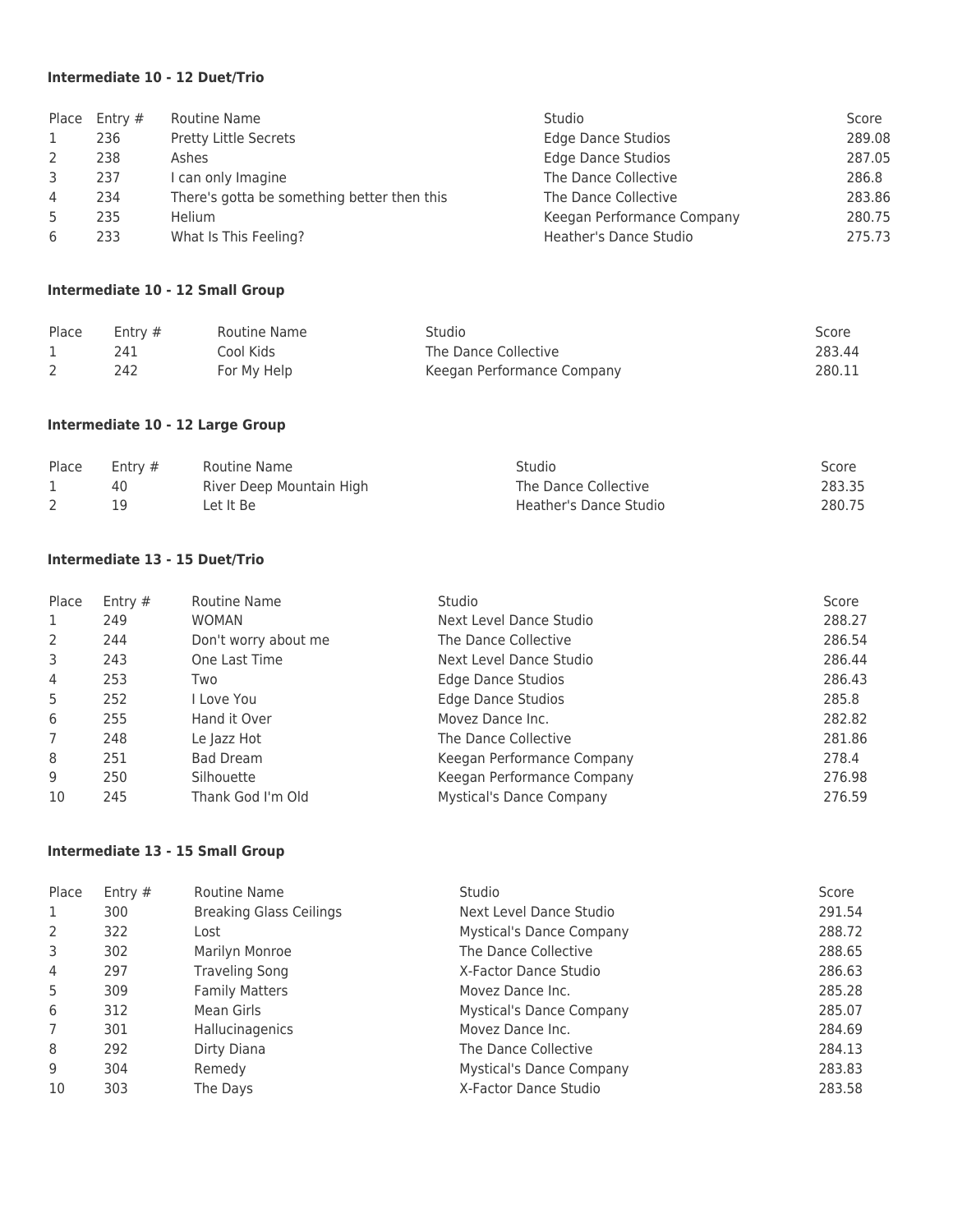# **Intermediate 13 - 15 Large Group**

| Place          | Entry # | Routine Name                | <b>Studio</b>              | Score  |
|----------------|---------|-----------------------------|----------------------------|--------|
| 1              | 307     | Make you feel my love       | The Dance Collective       | 290.4  |
| 2              | 308     | Lonely                      | Next Level Dance Studio    | 290.34 |
| 3              | 315     | <b>Blackpink</b>            | Next Level Dance Studio    | 290.04 |
| $\overline{4}$ | 314     | Black & Gold                | Heather's Dance Studio     | 289.91 |
| 5              | 316     | Mixture                     | The Dance Collective       | 288.96 |
| 6              | 317     | A Letter To My Younger Self | Keegan Performance Company | 285.41 |

#### **Intermediate 13 - 15 Line**

| Place | Entry $#$ | Routine Name | Studio                          | Score  |
|-------|-----------|--------------|---------------------------------|--------|
|       |           | In Paris     | <b>Mystical's Dance Company</b> | 283.89 |

## **Intermediate 10 - 12 Solo**

| Place | Entry $#$ | Routine Name           | Studio                        | Score  |
|-------|-----------|------------------------|-------------------------------|--------|
| 1     | 137       | Crisis                 | Movez Dance Inc.              | 289.61 |
| 2     | 152       | You Say                | Heather's Dance Studio        | 287.43 |
| 3     | 149       | Dancing with the Devil | Keegan Performance Company    | 287.18 |
| 4     | 150       | Unstoppable            | <b>Heather's Dance Studio</b> | 286.37 |
| 5     | 135       | How Far I'll Go        | Heather's Dance Studio        | 285.74 |
| 6     | 155       | Let's get loud         | The Dance Collective          | 285.52 |
|       | 128       | Trashin' the camp      | The Dance Collective          | 285.28 |
| 8     | 157       | Breath of Life         | Movez Dance Inc.              | 284.44 |
| 9     | 151       | <b>Bruises</b>         | Movez Dance Inc.              | 284.39 |
| 10    | 148       | Do not disturb         | The Dance Collective          | 282.68 |

### **Intermediate 13 - 15 Solo**

| Place | Entry $#$ | Routine Name      | Studio                     | Score  |
|-------|-----------|-------------------|----------------------------|--------|
| 1     | 160       | Never Enough      | Edge Dance Studios         | 289.3  |
| 2     | 165       | Tightrope         | The Dance Collective       | 286    |
| 3     | 177       | Can You Help Me   | Keegan Performance Company | 285.48 |
| 4     | 180       | <b>Figures</b>    | Next Level Dance Studio    | 285.05 |
| 5     | 189       | Rather be me      | The Dance Collective       | 284.77 |
| 6     | 182       | Hero              | <b>Edge Dance Studios</b>  | 284.55 |
| 7     | 184       | Moonlight Sonata  | Movez Dance Inc.           | 284.41 |
| 8     | 186       | The looking glass | The Dance Collective       | 284.3  |
| 9     | 196       | Pure Imagination  | The Dance Collective       | 283.91 |
| 10    | 179       | Still I rise      | The Dance Collective       | 283.86 |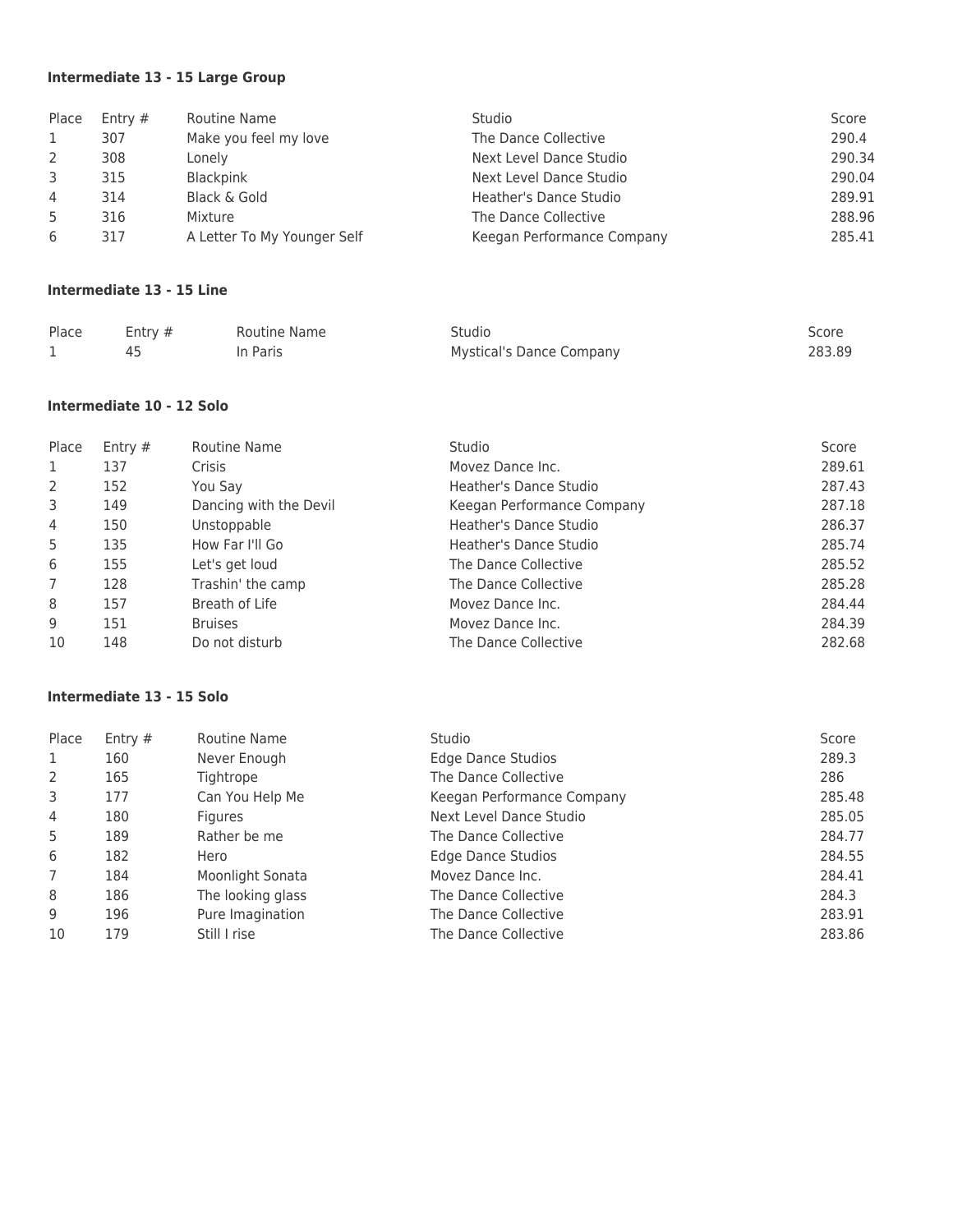### **Intermediate 16 - 19 Solo**

| Place          | Entry $#$ | Routine Name         | Studio                          | Score  |
|----------------|-----------|----------------------|---------------------------------|--------|
| 1              | 15        | <b>Believe</b>       | Next Level Dance Studio         | 289.51 |
| 2              | 10        | Love Me Wrong        | <b>Edge Dance Studios</b>       | 286.29 |
| 3              | 13        | Tough Lover          | <b>Edge Dance Studios</b>       | 284.59 |
| $\overline{4}$ | 14        | World on a String    | X-Factor Dance Studio           | 280.73 |
| 5              | 9         | Back of my mind      | The Dance Collective            | 279.87 |
| 6              | 16        | <b>Beating Heart</b> | <b>Mystical's Dance Company</b> | 279.84 |
| 7              | 12        | Gravity's Angel      | The Dance Collective            | 278.18 |
| 7              | 11        | Movement             | Heather's Dance Studio          | 278.18 |
| 8              | 18        | PR Pride             | Edgez Dance                     | 272.5  |

#### **Intermediate 20 & Over Solo**

| Place         | Entry $#$ | Routine Name         | Studio                | Score  |
|---------------|-----------|----------------------|-----------------------|--------|
|               | 176       | tired                | Roberto Sanchez (IND) | 288    |
| $\mathcal{L}$ | 198       | Runaway              | Sidney Tse (IND)      | 286.36 |
| 3             | 175       | Hindenburg           | Sidney Tse (IND)      | 286.17 |
| 4             | 192       | Love you in the dark | Roberto Sanchez (IND) | 284.68 |
| -5            | 191       | <b>Black Magic</b>   | Sidney Tse (IND)      | 281.85 |
| 6             | 190       | Behind my back       | Roberto Sanchez (IND) | 281.76 |

# **Advanced 7 - 9 Small Group**

| Place | Entry $#$ | Routine Name | Studio               | Score  |
|-------|-----------|--------------|----------------------|--------|
|       |           | Av Caramba   | The Dance Collective | 290.93 |

## **Advanced 10 - 12 Duet/Trio**

| Place | Entry $#$ | Routine Name                      | Studio               | Score  |
|-------|-----------|-----------------------------------|----------------------|--------|
|       | 257       | le ne regrette rien               | The Dance Collective | 287.23 |
|       | 258       | Wash that Man Right Outta my Hair | The Dance Collective | 284.73 |

#### **Advanced 10 - 12 Small Group**

| Place | Entry $#$ | Routine Name | Studio               | Score  |
|-------|-----------|--------------|----------------------|--------|
|       |           | Prayer       | The Dance Collective | 289.41 |

#### **Advanced 10 - 12 Large Group**

| Place | Entry $#$ | Routine Name           | Studio               | Score  |
|-------|-----------|------------------------|----------------------|--------|
|       |           | Teach me how to shimmy | The Dance Collective | 285.44 |

### **Advanced 10 - 12 Line**

| Place | Entry $#$ | Routine Name | Studio               | Score  |
|-------|-----------|--------------|----------------------|--------|
|       |           | Bruno        | The Dance Collective | 287.81 |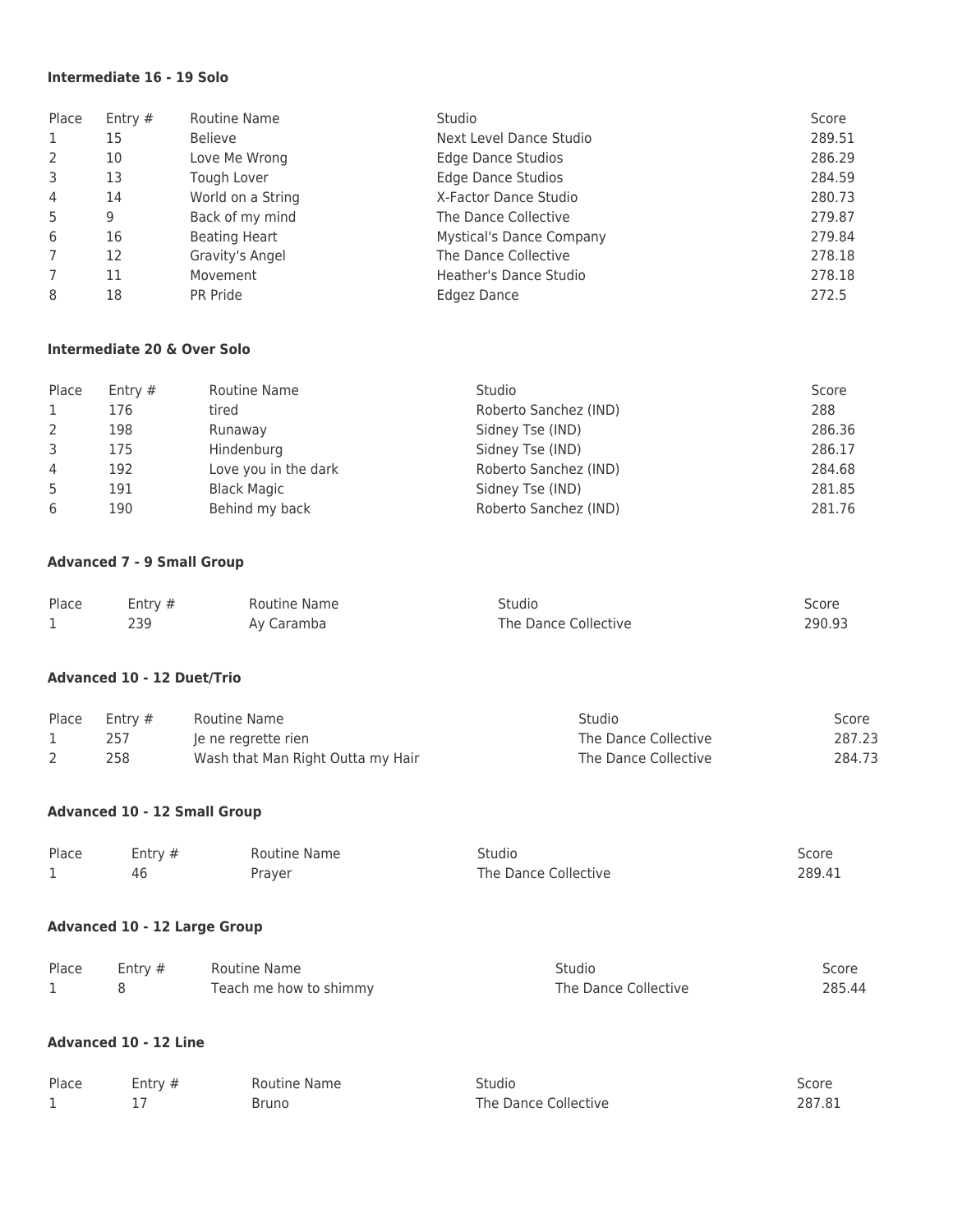### **Advanced 13 - 15 Duet/Trio**

| Place          | Entry $#$ | Routine Name            | <b>Studio</b>             | Score  |
|----------------|-----------|-------------------------|---------------------------|--------|
| 1              | 287       | Grow as we go           | The Dance Collective      | 292.56 |
| 2              | 281       | Hot Lunch Jam           | The Dance Collective      | 291.38 |
| 3              | 286       | Burn                    | <b>Edge Dance Studios</b> | 291.12 |
| 4              | 285       | Eventually Two          | The Dance Collective      | 290.43 |
| 5              | 260       | Workout                 | The Arts District         | 290.36 |
| 6              | 284       | <b>Hotel California</b> | Next Level Dance Studio   | 288.58 |
| $\overline{7}$ | 283       | <b>Buenos Aires</b>     | The Dance Collective      | 288.16 |
| 8              | 288       | Fix You                 | The Arts District         | 283.25 |
| 9              | 282       | Centuries               | The Arts District         | 282.33 |
| 10             | 274       | All coming back to me   | The Arts District         | 279.02 |

# **Advanced 13 - 15 Small Group**

| Place | Entry $#$ | Routine Name               | <b>Studio</b>        | Score  |
|-------|-----------|----------------------------|----------------------|--------|
| 1     | 299       | l Gotcha                   | The Dance Collective | 293.61 |
| 2     | 313       | It's all coming back to me | The Dance Collective | 293.27 |
| 3     | 305       | Alexander Hamilton         | The Dance Collective | 292.86 |
| 4     | 320       | <b>Bouncing Ball</b>       | The Dance Collective | 291.73 |
| 5     | 319       | Burn                       | The Arts District    | 288.81 |
| 6     | 310       | Paris in the Building      | Movez Dance Inc.     | 287.36 |
|       | 295       | Way Down We go             | The Arts District    | 284.75 |

#### **Advanced 13 - 15 Large Group**

| Place | Entry $#$ | Routine Name      | Studio                 | Score  |
|-------|-----------|-------------------|------------------------|--------|
|       | 259       | Bohemian Rhapsody | The Dance Collective   | 292.34 |
|       |           | Sound of Silence  | Heather's Dance Studio | 285.94 |

#### **Advanced 16 - 19 Duet/Trio**

| Place | Entry $#$ | Routine Name      | Studio                          | Score  |
|-------|-----------|-------------------|---------------------------------|--------|
|       |           | My Lover's Shadow | <b>Mystical's Dance Company</b> | 289.2  |
|       |           | Grow As We Go     | Heather's Dance Studio          | 287.07 |

# **Advanced 16 - 19 Small Group**

| Place | Entry $#$ | Routine Name             | Studio                          | Score  |
|-------|-----------|--------------------------|---------------------------------|--------|
|       | 318       | The Piano                | <b>Mystical's Dance Company</b> | 289.26 |
|       | 290       | Look What You Made Us Do | <b>Mystical's Dance Company</b> | 288.02 |
| 3     | 306       | 96.000                   | Heather's Dance Studio          | 287.01 |
| 4     | 296       | To Build a Home          | Heather's Dance Studio          | 285.15 |
| 5     | 289       | <b>Boss</b>              | The Arts District               | 282.54 |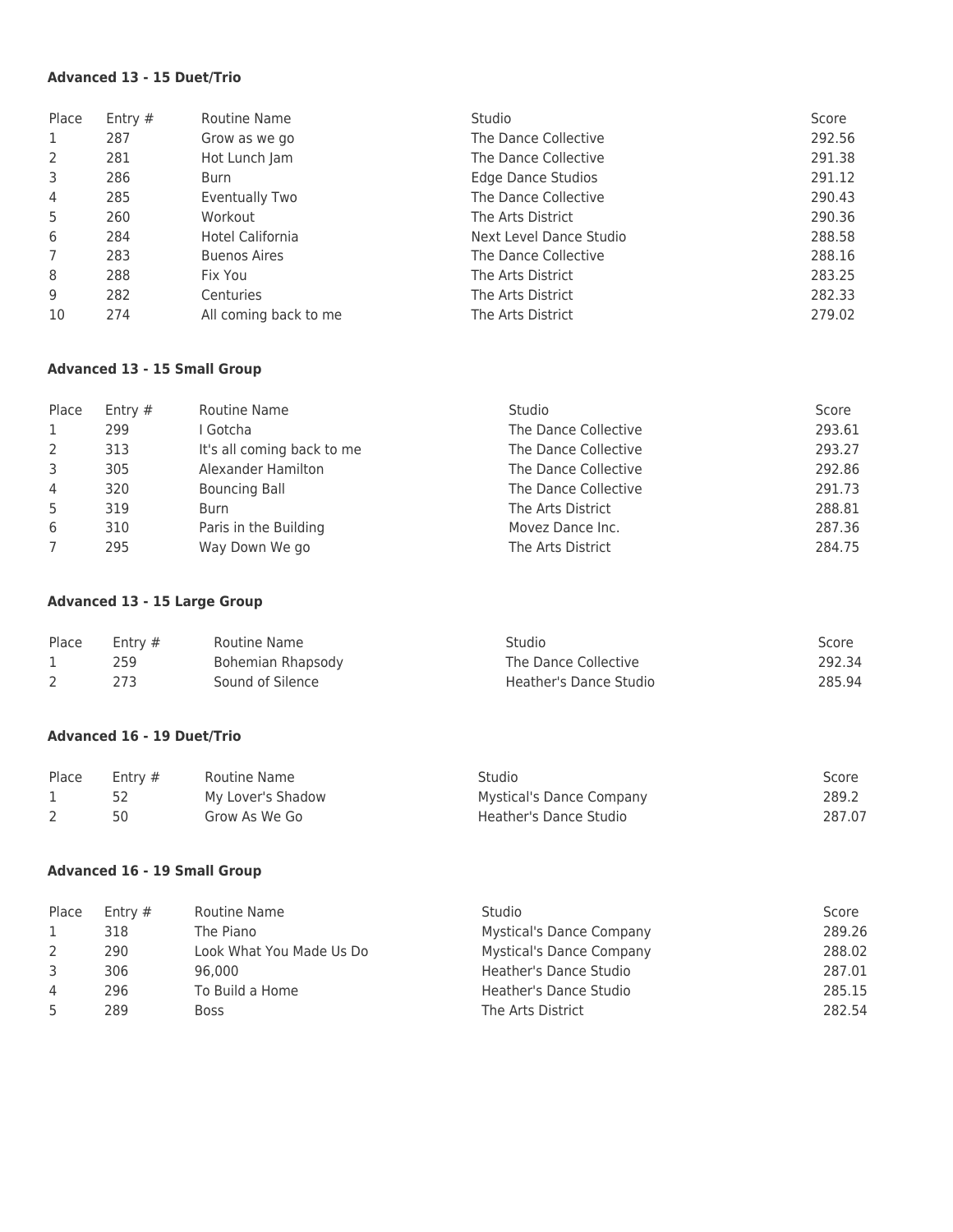# **Advanced 20 & Over Solo**

| Place | Entry $#$ | Routine Name    | <b>Studio</b>             | Score  |
|-------|-----------|-----------------|---------------------------|--------|
|       | 323       | Because of you  | American Arts & Athletics | 287.73 |
|       | 26        | Footloose       | The Arts District         | 282.3  |
|       | 49        | It Doesn't Hurt | The Arts District         | 281.38 |

## **Advanced 7 - 9 Solo**

| Place          | Entry $#$ | Routine Name         | <b>Studio</b>        | Score  |
|----------------|-----------|----------------------|----------------------|--------|
|                |           | Clockwork            | The Dance Collective | 291.87 |
|                | 20        | Circus               | The Dance Collective | 291.18 |
|                | 25        | <b>Haunted Heart</b> | The Dance Collective | 286.65 |
| $\overline{4}$ |           | <b>Halleluiah</b>    | The Dance Collective | 285.17 |

# **Advanced 10 - 12 Solo**

| Place          | Entry $#$ | Routine Name             | <b>Studio</b>        | Score  |
|----------------|-----------|--------------------------|----------------------|--------|
|                | 24        | Baby I'm a star          | The Dance Collective | 288.48 |
| $\mathcal{L}$  | 29        | Empire state of mind     | The Dance Collective | 287.79 |
|                | 28        | Requiem                  | The Dance Collective | 287.12 |
| $\overline{4}$ | 30        | The Way you make me Feel | The Dance Collective | 286.12 |
| .5             | 27        | Nightwalker              | Edge Dance Studios   | 284.9  |
| 6              | 23        | Never Enough             | The Dance Collective | 279.69 |

## **Advanced 13 - 15 Solo**

| Place          | Entry $#$ | Routine Name                 | <b>Studio</b>           | Score  |
|----------------|-----------|------------------------------|-------------------------|--------|
| 1              | 270       | Aint that a kick in the head | The Dance Collective    | 294.68 |
| 2              | 262       | Corps                        | Edge Dance Studios      | 293.92 |
| 3              | 272       | Can't help falling in love   | The Dance Collective    | 292.64 |
| 4              | 279       | Mama                         | Edge Dance Studios      | 291.63 |
| 5              | 271       | Fall For You                 | The Arts District       | 291.22 |
| 6              | 266       | Feet don't touch the ground  | The Dance Collective    | 291.13 |
| $\overline{7}$ | 265       | Out here on my own           | The Dance Collective    | 290.94 |
| 8              | 277       | Cellophane                   | Next Level Dance Studio | 290.62 |
| 9              | 268       | I put a spell on you         | The Dance Collective    | 290.28 |
| 10             | 261       | <b>Revolution</b>            | Movez Dance Inc.        | 290.25 |

### **Advanced 16 - 19 Solo**

| Place          | Entry $#$ | Routine Name      | Studio                          | Score  |
|----------------|-----------|-------------------|---------------------------------|--------|
| 1              | 36        | Sun               | <b>Mystical's Dance Company</b> | 296.81 |
| 2              | 32        | You will be found | The Dance Collective            | 294.88 |
| 3              | 47        | Hollows           | Edge Dance Studios              | 294.37 |
| 4              | 34        | Lost              | <b>Edge Dance Studios</b>       | 294.23 |
| 5              | 44        | Sponge            | Heather's Dance Studio          | 293.37 |
| 6              | 42        | 160 BPM           | The Dance Collective            | 293.15 |
| $\overline{7}$ | 41        | In a landscape    | The Dance Collective            | 292.96 |
| 8              | 48        | Dance on the moon | The Dance Collective            | 291.42 |
| 9              | 38        | Rock With You     | <b>Mystical's Dance Company</b> | 289.62 |
| 10             | 43        | It's Quiet Uptown | Heather's Dance Studio          | 288.08 |